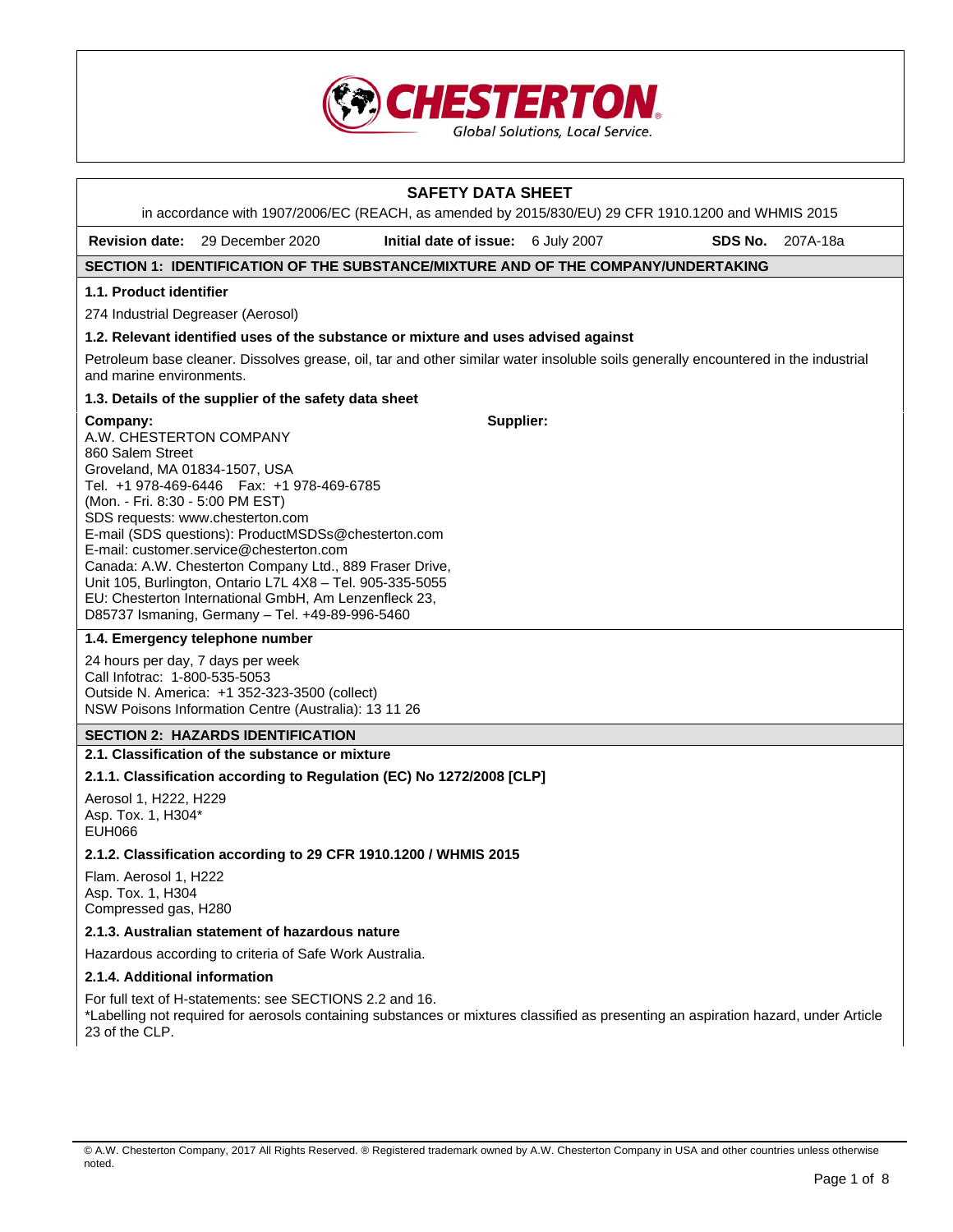| 2.2. Label elements                                                                                                                                                                        |                                                                                                       |                                                                                                                                                                                                                                                                                                                                                                                                                                                                                                                                                                                                                                                                                     |                              |                                                                                                      |                                                                              |
|--------------------------------------------------------------------------------------------------------------------------------------------------------------------------------------------|-------------------------------------------------------------------------------------------------------|-------------------------------------------------------------------------------------------------------------------------------------------------------------------------------------------------------------------------------------------------------------------------------------------------------------------------------------------------------------------------------------------------------------------------------------------------------------------------------------------------------------------------------------------------------------------------------------------------------------------------------------------------------------------------------------|------------------------------|------------------------------------------------------------------------------------------------------|------------------------------------------------------------------------------|
| 2.2.1. Labelling according to Regulation (EC) No 1272/2008 [CLP]                                                                                                                           |                                                                                                       |                                                                                                                                                                                                                                                                                                                                                                                                                                                                                                                                                                                                                                                                                     |                              |                                                                                                      |                                                                              |
| <b>Hazard pictograms:</b>                                                                                                                                                                  |                                                                                                       |                                                                                                                                                                                                                                                                                                                                                                                                                                                                                                                                                                                                                                                                                     |                              |                                                                                                      |                                                                              |
| Signal word:                                                                                                                                                                               | Danger                                                                                                |                                                                                                                                                                                                                                                                                                                                                                                                                                                                                                                                                                                                                                                                                     |                              |                                                                                                      |                                                                              |
| <b>Hazard statements:</b>                                                                                                                                                                  | H <sub>222</sub><br>H <sub>229</sub>                                                                  |                                                                                                                                                                                                                                                                                                                                                                                                                                                                                                                                                                                                                                                                                     | Extremely flammable aerosol. | Pressurized container: May burst if heated.                                                          |                                                                              |
| <b>Precautionary statements:</b>                                                                                                                                                           | P210<br>P211<br>P251<br>P260<br>P262<br>P410/412                                                      | Keep away from heat, hot surfaces, sparks, open flames and other ignition sources.<br>No smoking.<br>Do not spray on an open flame or other ignition source.<br>Do not pierce or burn, even after use.<br>Do not breathe vapours/spray.<br>Do not get in eyes, on skin, or on clothing.<br>Protect from sunlight. Do not expose to temperatures exceeding 50 °C.                                                                                                                                                                                                                                                                                                                    |                              |                                                                                                      |                                                                              |
| <b>Supplemental information:</b>                                                                                                                                                           | <b>EUH066</b>                                                                                         |                                                                                                                                                                                                                                                                                                                                                                                                                                                                                                                                                                                                                                                                                     |                              | Repeated exposure may cause skin dryness or cracking.                                                |                                                                              |
| 2.2.2. Labelling according to 29 CFR 1910.1200 / WHMIS 2015                                                                                                                                |                                                                                                       |                                                                                                                                                                                                                                                                                                                                                                                                                                                                                                                                                                                                                                                                                     |                              |                                                                                                      |                                                                              |
| <b>Hazard pictograms:</b>                                                                                                                                                                  |                                                                                                       |                                                                                                                                                                                                                                                                                                                                                                                                                                                                                                                                                                                                                                                                                     |                              |                                                                                                      |                                                                              |
| Signal word:                                                                                                                                                                               | Danger                                                                                                |                                                                                                                                                                                                                                                                                                                                                                                                                                                                                                                                                                                                                                                                                     |                              |                                                                                                      |                                                                              |
| <b>Hazard statements:</b>                                                                                                                                                                  | H222<br>H <sub>280</sub><br>H304                                                                      |                                                                                                                                                                                                                                                                                                                                                                                                                                                                                                                                                                                                                                                                                     | Extremely flammable aerosol. | Contains gas under pressure; may explode if heated.<br>May be fatal if swallowed and enters airways. |                                                                              |
| <b>Precautionary statements:</b>                                                                                                                                                           | P210<br>P211<br>P251<br><b>P260C</b><br>P262<br>P301/310<br>P331<br>P403<br>P405<br>P410/412<br>P501A | Keep away from heat, hot surfaces, sparks, open flames and other ignition sources.<br>No smoking.<br>Do not spray on an open flame or other ignition source.<br>Pressurized container: Do not pierce or burn, even after use.<br>Do not breathe vapours/spray.<br>Do not get in eyes, on skin, or on clothing.<br>IF SWALLOWED: Immediately call a POISON CENTER or doctor/physician.<br>Do NOT induce vomiting.<br>Store in a well-ventilated place.<br>Store locked up.<br>Protect from sunlight. Do not expose to temperatures exceeding 50 °C.<br>Dispose of contents/container to  (in accordance with<br>local/regional/national/international regulations [to be specified]) |                              |                                                                                                      |                                                                              |
| <b>Supplemental information:</b>                                                                                                                                                           | <b>EUH066</b>                                                                                         | Repeated exposure may cause skin dryness or cracking.                                                                                                                                                                                                                                                                                                                                                                                                                                                                                                                                                                                                                               |                              |                                                                                                      |                                                                              |
| 2.3. Other hazards                                                                                                                                                                         |                                                                                                       |                                                                                                                                                                                                                                                                                                                                                                                                                                                                                                                                                                                                                                                                                     |                              |                                                                                                      |                                                                              |
| As with any organic solvent based product, care should be taken to avoid excessive inhalation of vapors. This is especially<br>important in enclosed areas or areas with poor ventilation. |                                                                                                       |                                                                                                                                                                                                                                                                                                                                                                                                                                                                                                                                                                                                                                                                                     |                              |                                                                                                      |                                                                              |
| <b>SECTION 3: COMPOSITION/INFORMATION ON INGREDIENTS</b>                                                                                                                                   |                                                                                                       |                                                                                                                                                                                                                                                                                                                                                                                                                                                                                                                                                                                                                                                                                     |                              |                                                                                                      |                                                                              |
| 3.2. Mixtures                                                                                                                                                                              |                                                                                                       |                                                                                                                                                                                                                                                                                                                                                                                                                                                                                                                                                                                                                                                                                     |                              |                                                                                                      |                                                                              |
| Hazardous Ingredients <sup>1</sup>                                                                                                                                                         |                                                                                                       | % Wt.                                                                                                                                                                                                                                                                                                                                                                                                                                                                                                                                                                                                                                                                               | <b>CAS No./</b><br>EC No.    | <b>REACH</b><br>Reg. No.                                                                             | <b>CLP/GHS Classification</b>                                                |
| Naphtha (petroleum), hydrotreated<br>heavy*                                                                                                                                                |                                                                                                       | 80-90                                                                                                                                                                                                                                                                                                                                                                                                                                                                                                                                                                                                                                                                               | 64742-48-9<br>265-150-3      | <b>NA</b>                                                                                            | Flam. Liq. 4, H227***<br>Asp. Tox. 1, H304<br><b>EUH066</b>                  |
| Propane                                                                                                                                                                                    |                                                                                                       | $5 - 10$                                                                                                                                                                                                                                                                                                                                                                                                                                                                                                                                                                                                                                                                            | 74-98-6<br>200-827-9         | <b>NA</b>                                                                                            | Flam. Gas 1, H220<br>Press. Gas (Comp.), H280<br>Simple Asphyxiant (US/Can.) |
| Butane**                                                                                                                                                                                   |                                                                                                       | $5 - 10$                                                                                                                                                                                                                                                                                                                                                                                                                                                                                                                                                                                                                                                                            | 106-97-8<br>203-448-7        | <b>NA</b>                                                                                            | Flam. Gas 1, H220<br>Press. Gas (Comp.), H280<br>Simple Asphyxiant (US/Can.) |

© A.W. Chesterton Company, 2017 All Rights Reserved. ® Registered trademark owned by A.W. Chesterton Company in USA and other countries unless otherwise noted.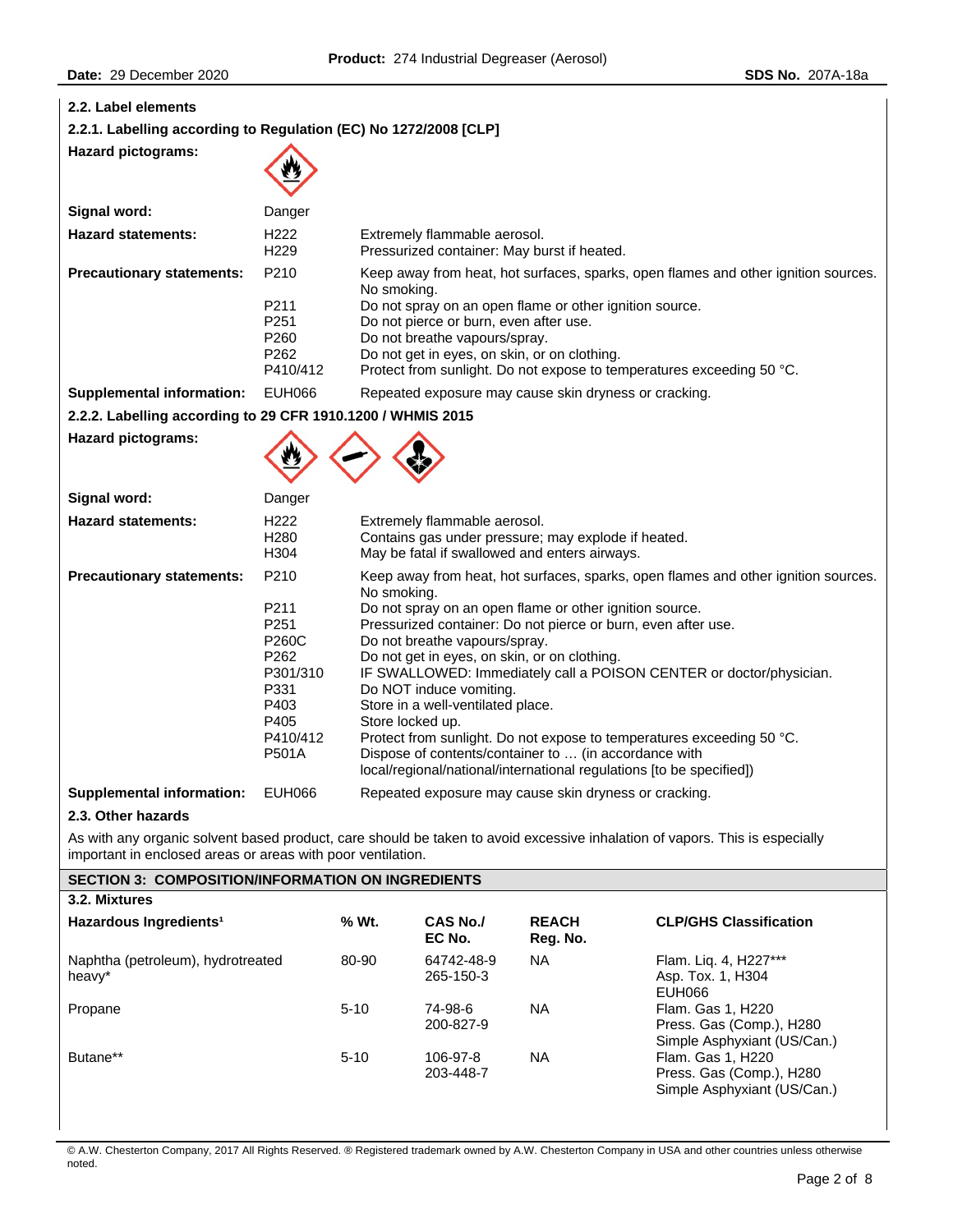\*Contains less than 0.1 % w/w Benzene. \*\*Contains less than 0.1 % w/w 1,3-Butadiene. \*\*\*Non-CLP classification.

<sup>1</sup> Classified according to: \* 29 CFR 1910.1200, 1915, 1916, 1917, Mass. Right-to-Know Law (ch. 40, M.G.L..O. 111F), California Proposition 65 \* 1272/2008/EC, GHS, REACH

- \* WHMIS 2015
- \* Safe Work Australia

# **SECTION 4: FIRST AID MEASURES**

# **4.1. Description of first aid measures**

**Inhalation:** Remove to fresh air. If not breathing, administer artificial respiration. Contact physician immediately.

**Skin contact:** Wash skin with soap and water. Contact physician if irritation persists.

**Eye contact:** Flush eyes for at least 15 minutes with large amounts of water. Contact physician if irritation persists.

**Ingestion:** Do not induce vomiting. Contact physician immediately.

**Protection of first-aiders:** No action shall be taken involving any personal risk or without suitable training. Avoid contact with the product while providing aid to the victim. Do not breathe vapours. See section 8 for recommendations on personal protective equipment.

## **4.2. Most important symptoms and effects, both acute and delayed**

Direct eye contact may result in eye irritation. Vapor concentrations above recommended exposure levels are irritating to the eyes and the respiratory tract, may cause headaches and dizziness, are anaesthetic and may have other central nervous system effects. Prolonged or repeated skin contact may defat the skin and cause skin irritation. Aspiration into the lungs may cause chemical pneumonitis or pulmonary oedema.

## **4.3. Indication of any immediate medical attention and special treatment needed**

Treat symptoms.

## **SECTION 5: FIREFIGHTING MEASURES**

#### **5.1. Extinguishing media**

**Suitable extinguishing media:** Carbon dioxide, dry chemical, foam or water spray

**Unsuitable extinguishing media:** High volume water jet

## **5.2. Special hazards arising from the substance or mixture**

Pressurized containers, when heated, are a potential explosive hazard.

#### **5.3. Advice for firefighters**

Cool exposed containers with water. Recommend Firefighters wear self-contained breathing apparatus.

**Flammability Classification:** NFPA: Storage Level III; 16CFR 1500.3 Extremely flammable aerosol

**HAZCHEM Emergency Action Code:** 2 Y

## **SECTION 6: ACCIDENTAL RELEASE MEASURES**

# **6.1. Personal precautions, protective equipment and emergency procedures**

Utilize exposure controls and personal protection as specified in Section 8.

## **6.2. Environmental Precautions**

Keep out of sewers, streams and waterways.

#### **6.3. Methods and material for containment and cleaning up**

Evacuate area. Provide adequate ventilation. Contain spill to a small area. Keep away from sources of ignition - No smoking. If removal of ignition sources is not possible, then flush material away with water. Pick up with absorbent material (sand, sawdust, clay, etc.) and place in a suitable container for disposal.

#### **6.4. Reference to other sections**

Refer to section 13 for disposal advice.

#### **SECTION 7: HANDLING AND STORAGE**

#### **7.1. Precautions for safe handling**

Shake well before using. Keep away from sources of ignition - No smoking. After handling, wash before eating, drinking or smoking. Vapors are heavier than air and will collect in low areas. Vapor accumulations could flash and/or explode if ignited. Utilize exposure controls and personal protection as specified in Section 8.

<sup>©</sup> A.W. Chesterton Company, 2017 All Rights Reserved. ® Registered trademark owned by A.W. Chesterton Company in USA and other countries unless otherwise noted.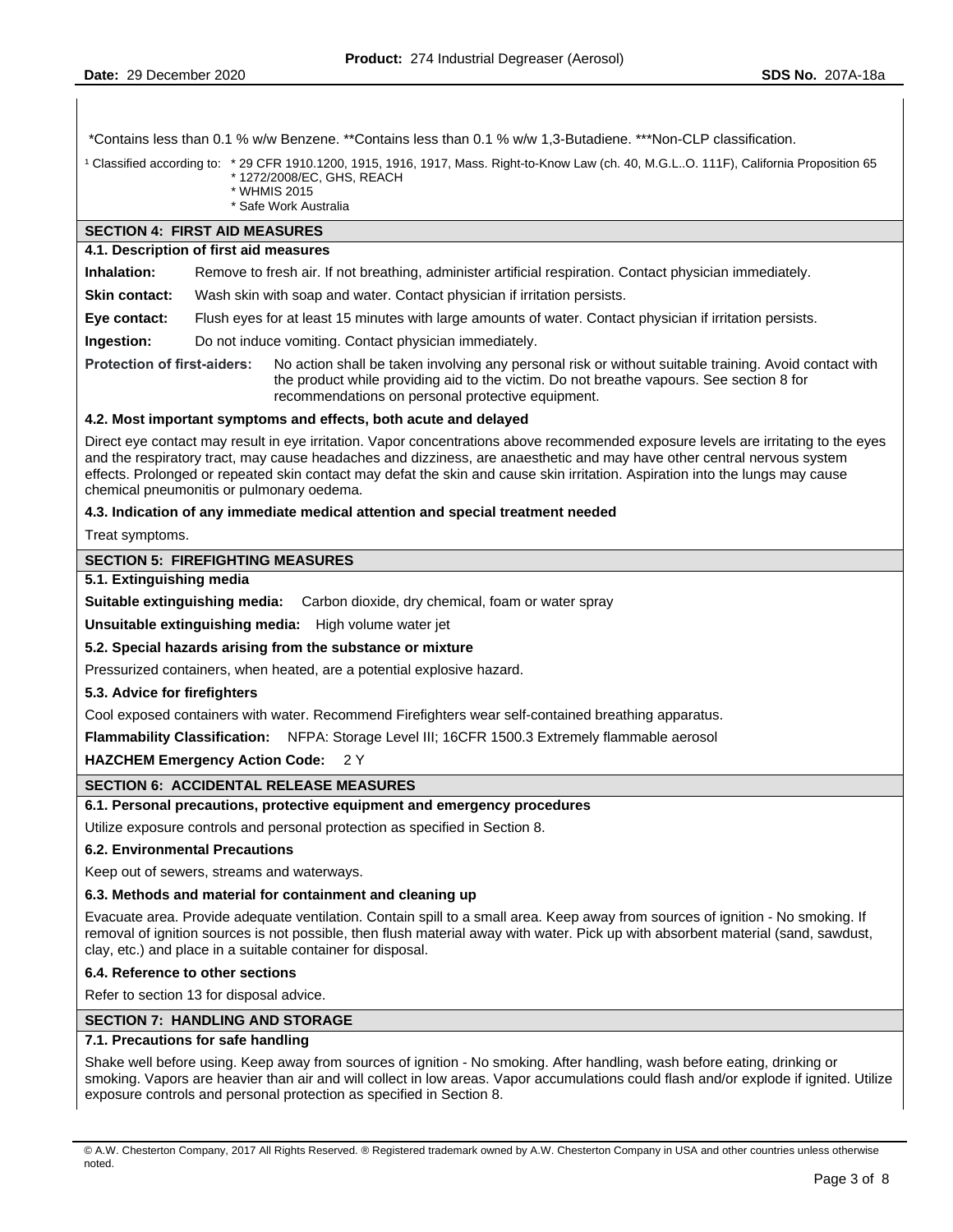# **7.2. Conditions for safe storage, including any incompatibilities**

Pressurized container: protect from sunlight and do not expose to temperatures exceeding 50°C (120°F). Do not pierce or burn, even after use.

#### **7.3. Specific end use(s)**

No special precautions.

# **SECTION 8: EXPOSURE CONTROLS/PERSONAL PROTECTION**

## **8.1. Control parameters**

#### **Occupational exposure limit values**

| Ingredients                                 | <b>OSHA PEL1</b><br>ppm  | mg/m <sup>3</sup>        | ACGIH TLV <sup>2</sup><br>ppm | mq/m <sup>3</sup>        | UK WEL <sup>3</sup><br>ppm | mq/m <sup>3</sup> | <b>AUSTRALIA ES4</b><br>ppm | mg/m <sup>3</sup> |
|---------------------------------------------|--------------------------|--------------------------|-------------------------------|--------------------------|----------------------------|-------------------|-----------------------------|-------------------|
| Naphtha (petroleum),<br>hydrotreated heavy* | $\qquad \qquad$          |                          | $\overline{\phantom{0}}$      |                          |                            |                   |                             |                   |
| Propane                                     | 1000                     | 1800                     | $^\star$                      | $\overline{\phantom{0}}$ |                            |                   | $\star$                     |                   |
| <b>Butane</b>                               | $\overline{\phantom{0}}$ | $\overline{\phantom{0}}$ | 1000                          | $\overline{\phantom{m}}$ | 600<br>STEL:<br>750        | 1450<br>810       | 800                         | 1900              |

\*Chesterton recommended limit: 171 ppm (1200 mg/m3).

<sup>1</sup> United States Occupational Health & Safety Administration permissible exposure limits

<sup>2</sup> American Conference of Governmental Industrial Hygienists threshold limit values

<sup>3</sup> EH40 Workplace exposure limits, Health & Safety Executive

⁴ Adopted National Exposure Standards for Atmospheric Contaminants in the Occupational Environment [NOHSC:1003]

## **Derived No Effect Level (DNEL) according to Regulation (EC) No 1907/2006:**

**Workers** 

Not available

## **Predicted No Effect Concentration (PNEC) according to Regulation (EC) No 1907/2006:**

Not available

# **8.2. Exposure controls**

## **8.2.1. Engineering measures**

Use only in well-ventilated areas. If exposure limits are exceeded, provide adequate ventilation. Vapors are heavier than air and will collect in low areas.

## **8.2.2. Individual protection measures**

| <b>Respiratory protection:</b> | Not normally needed. If exposure limits are exceeded, use approved organic vapor respirator (e.g.,<br>EN filter type A).        |
|--------------------------------|---------------------------------------------------------------------------------------------------------------------------------|
| <b>Protective gloves:</b>      | Chemical resistant gloves (e.g. Viton*, neoprene, nitrile). *DuPont's registered trademark.                                     |
| Eye and face protection:       | Safety glasses                                                                                                                  |
| Other:                         | Impervious clothing (e.g. Viton*, neoprene or nitrile) as necessary to prevent skin contact. *DuPont's<br>registered trademark. |

# **8.2.3. Environmental exposure controls**

Refer to sections 6 and 12.

<sup>©</sup> A.W. Chesterton Company, 2017 All Rights Reserved. ® Registered trademark owned by A.W. Chesterton Company in USA and other countries unless otherwise noted.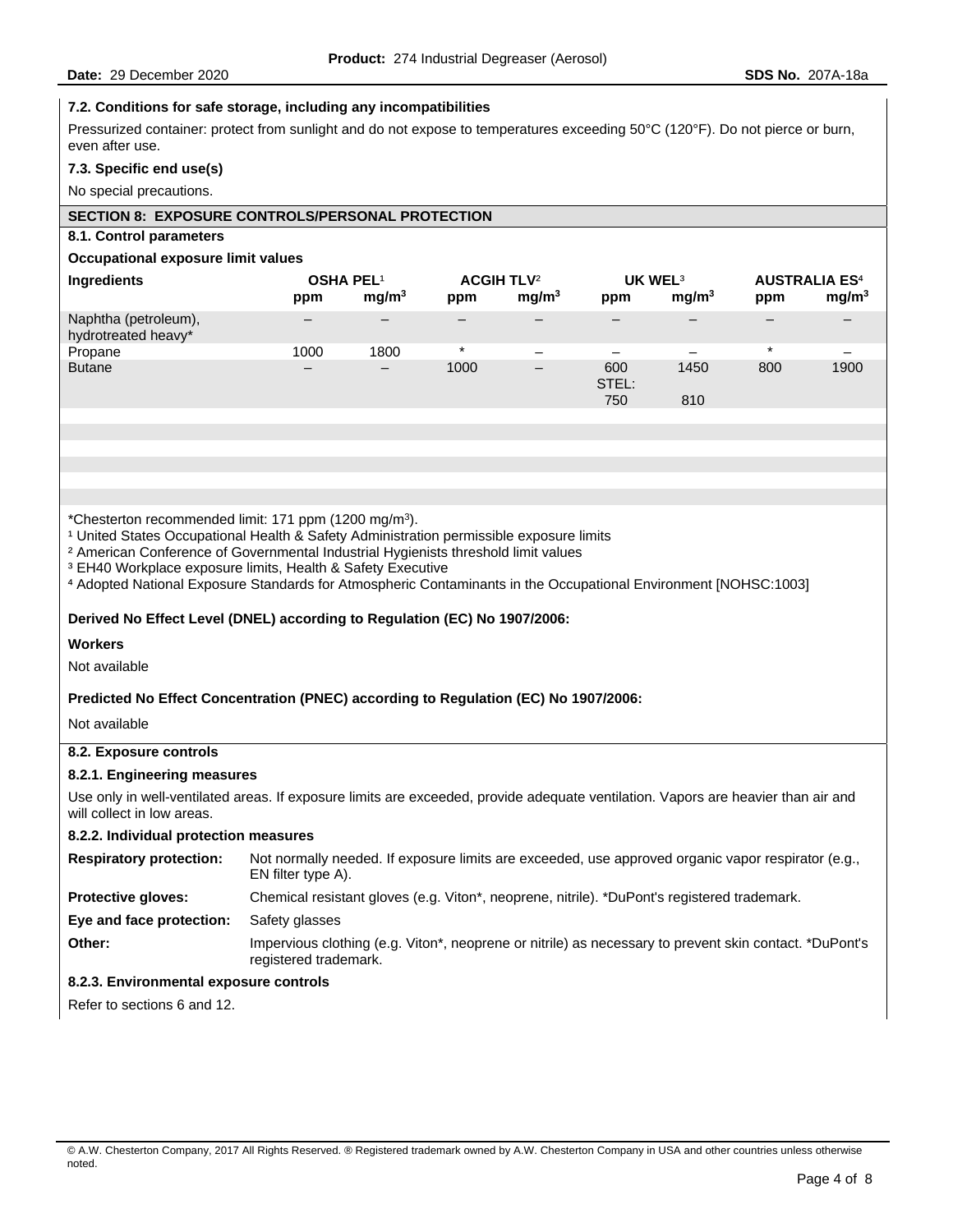| <b>SECTION 9: PHYSICAL AND CHEMICAL PROPERTIES</b>                                                                                                                                                                                                                                                                                                                                           |                                                                                                                                                                                                                                                                                                                                                                                                                                                                                                                                                                                                                                                                                                                                                                 |             |               |  |  |
|----------------------------------------------------------------------------------------------------------------------------------------------------------------------------------------------------------------------------------------------------------------------------------------------------------------------------------------------------------------------------------------------|-----------------------------------------------------------------------------------------------------------------------------------------------------------------------------------------------------------------------------------------------------------------------------------------------------------------------------------------------------------------------------------------------------------------------------------------------------------------------------------------------------------------------------------------------------------------------------------------------------------------------------------------------------------------------------------------------------------------------------------------------------------------|-------------|---------------|--|--|
|                                                                                                                                                                                                                                                                                                                                                                                              | 9.1. Information on basic physical and chemical properties                                                                                                                                                                                                                                                                                                                                                                                                                                                                                                                                                                                                                                                                                                      |             |               |  |  |
| <b>Physical state</b><br><b>Colour</b><br>Initial boiling point<br><b>Melting point</b><br>% Volatile (by volume)<br><b>Flash point</b><br>Method<br><b>Viscosity</b><br><b>Autoignition temperature</b><br><b>Decomposition temperature</b><br><b>Upper/lower flammability or</b><br>explosive limits<br>Flammability (solid, gas)<br><b>Explosive properties</b><br>9.2. Other information | low viscosity liquid<br>Odour<br>mild odor<br><b>Odour threshold</b><br>clear<br>not determined<br>188°C (370°F), product only<br>not applicable<br>Vapour pressure $@$ 20 $°C$<br>% Aromatics by weight<br>not determined<br>$\leq 0.01\%$ , product only<br>100%<br>pH<br>not applicable<br><b>Relative density</b><br>0.77 kg/l<br>61°C (142°F), product only<br>Weight per volume<br>Closed Cup<br>6.4 lbs/gal.<br><b>Coefficient (water/oil)</b><br>not determined<br>$\leq 1$<br>Vapour density (air=1)<br>>1<br>227°C (440°F), product only<br>Rate of evaporation (ether=1)<br>not determined<br>$\leq 1$<br>Solubility in water<br>LEL 1.2; UEL 9.9<br>negligible<br><b>Oxidising properties</b><br>not determined<br>not applicable<br>not determined |             |               |  |  |
| None                                                                                                                                                                                                                                                                                                                                                                                         |                                                                                                                                                                                                                                                                                                                                                                                                                                                                                                                                                                                                                                                                                                                                                                 |             |               |  |  |
| <b>SECTION 10: STABILITY AND REACTIVITY</b>                                                                                                                                                                                                                                                                                                                                                  |                                                                                                                                                                                                                                                                                                                                                                                                                                                                                                                                                                                                                                                                                                                                                                 |             |               |  |  |
| 10.1. Reactivity                                                                                                                                                                                                                                                                                                                                                                             |                                                                                                                                                                                                                                                                                                                                                                                                                                                                                                                                                                                                                                                                                                                                                                 |             |               |  |  |
| Refer to sections 10.3 and 10.5.                                                                                                                                                                                                                                                                                                                                                             |                                                                                                                                                                                                                                                                                                                                                                                                                                                                                                                                                                                                                                                                                                                                                                 |             |               |  |  |
| 10.2. Chemical stability                                                                                                                                                                                                                                                                                                                                                                     |                                                                                                                                                                                                                                                                                                                                                                                                                                                                                                                                                                                                                                                                                                                                                                 |             |               |  |  |
| <b>Stable</b>                                                                                                                                                                                                                                                                                                                                                                                |                                                                                                                                                                                                                                                                                                                                                                                                                                                                                                                                                                                                                                                                                                                                                                 |             |               |  |  |
| 10.3. Possibility of hazardous reactions                                                                                                                                                                                                                                                                                                                                                     |                                                                                                                                                                                                                                                                                                                                                                                                                                                                                                                                                                                                                                                                                                                                                                 |             |               |  |  |
|                                                                                                                                                                                                                                                                                                                                                                                              | No dangerous reactions known under conditions of normal use.                                                                                                                                                                                                                                                                                                                                                                                                                                                                                                                                                                                                                                                                                                    |             |               |  |  |
| 10.4. Conditions to avoid                                                                                                                                                                                                                                                                                                                                                                    |                                                                                                                                                                                                                                                                                                                                                                                                                                                                                                                                                                                                                                                                                                                                                                 |             |               |  |  |
| Open flames, heat, sparks and red hot surfaces.                                                                                                                                                                                                                                                                                                                                              |                                                                                                                                                                                                                                                                                                                                                                                                                                                                                                                                                                                                                                                                                                                                                                 |             |               |  |  |
| 10.5. Incompatible materials                                                                                                                                                                                                                                                                                                                                                                 |                                                                                                                                                                                                                                                                                                                                                                                                                                                                                                                                                                                                                                                                                                                                                                 |             |               |  |  |
|                                                                                                                                                                                                                                                                                                                                                                                              | Reactive metals and strong oxidizers like liquid Chlorine and concentrated Oxygen.                                                                                                                                                                                                                                                                                                                                                                                                                                                                                                                                                                                                                                                                              |             |               |  |  |
| 10.6. Hazardous decomposition products                                                                                                                                                                                                                                                                                                                                                       |                                                                                                                                                                                                                                                                                                                                                                                                                                                                                                                                                                                                                                                                                                                                                                 |             |               |  |  |
| Carbon Monoxide, aldehydes and other toxic fumes.                                                                                                                                                                                                                                                                                                                                            |                                                                                                                                                                                                                                                                                                                                                                                                                                                                                                                                                                                                                                                                                                                                                                 |             |               |  |  |
| <b>SECTION 11: TOXICOLOGICAL INFORMATION</b>                                                                                                                                                                                                                                                                                                                                                 |                                                                                                                                                                                                                                                                                                                                                                                                                                                                                                                                                                                                                                                                                                                                                                 |             |               |  |  |
| 11.1. Information on toxicological effects                                                                                                                                                                                                                                                                                                                                                   |                                                                                                                                                                                                                                                                                                                                                                                                                                                                                                                                                                                                                                                                                                                                                                 |             |               |  |  |
| <b>Primary route of exposure</b><br>under normal use:                                                                                                                                                                                                                                                                                                                                        | Inhalation, skin and eye contact. Personnel with pre-existing dermatitis may be aggravated by<br>exposure.                                                                                                                                                                                                                                                                                                                                                                                                                                                                                                                                                                                                                                                      |             |               |  |  |
|                                                                                                                                                                                                                                                                                                                                                                                              | Information is based on available data on product components. Product as a whole has not been<br>evaluated.                                                                                                                                                                                                                                                                                                                                                                                                                                                                                                                                                                                                                                                     |             |               |  |  |
| Acute toxicity -                                                                                                                                                                                                                                                                                                                                                                             |                                                                                                                                                                                                                                                                                                                                                                                                                                                                                                                                                                                                                                                                                                                                                                 |             |               |  |  |
| Oral:                                                                                                                                                                                                                                                                                                                                                                                        | Based on available data, the classification criteria are not met.                                                                                                                                                                                                                                                                                                                                                                                                                                                                                                                                                                                                                                                                                               |             |               |  |  |
|                                                                                                                                                                                                                                                                                                                                                                                              | Substance                                                                                                                                                                                                                                                                                                                                                                                                                                                                                                                                                                                                                                                                                                                                                       | <b>Test</b> | Result        |  |  |
|                                                                                                                                                                                                                                                                                                                                                                                              | Naphtha (petroleum), hydrotreated<br>heavy                                                                                                                                                                                                                                                                                                                                                                                                                                                                                                                                                                                                                                                                                                                      | LD50        | > 10000 mg/kg |  |  |
| Dermal:                                                                                                                                                                                                                                                                                                                                                                                      | Based on available data, the classification criteria are not met.                                                                                                                                                                                                                                                                                                                                                                                                                                                                                                                                                                                                                                                                                               |             |               |  |  |
|                                                                                                                                                                                                                                                                                                                                                                                              | Substance                                                                                                                                                                                                                                                                                                                                                                                                                                                                                                                                                                                                                                                                                                                                                       | <b>Test</b> | Result        |  |  |
|                                                                                                                                                                                                                                                                                                                                                                                              | Naphtha (petroleum), hydrotreated                                                                                                                                                                                                                                                                                                                                                                                                                                                                                                                                                                                                                                                                                                                               | LD50        | > 3160 mg/kg  |  |  |
|                                                                                                                                                                                                                                                                                                                                                                                              | heavy                                                                                                                                                                                                                                                                                                                                                                                                                                                                                                                                                                                                                                                                                                                                                           |             |               |  |  |

© A.W. Chesterton Company, 2017 All Rights Reserved. ® Registered trademark owned by A.W. Chesterton Company in USA and other countries unless otherwise noted.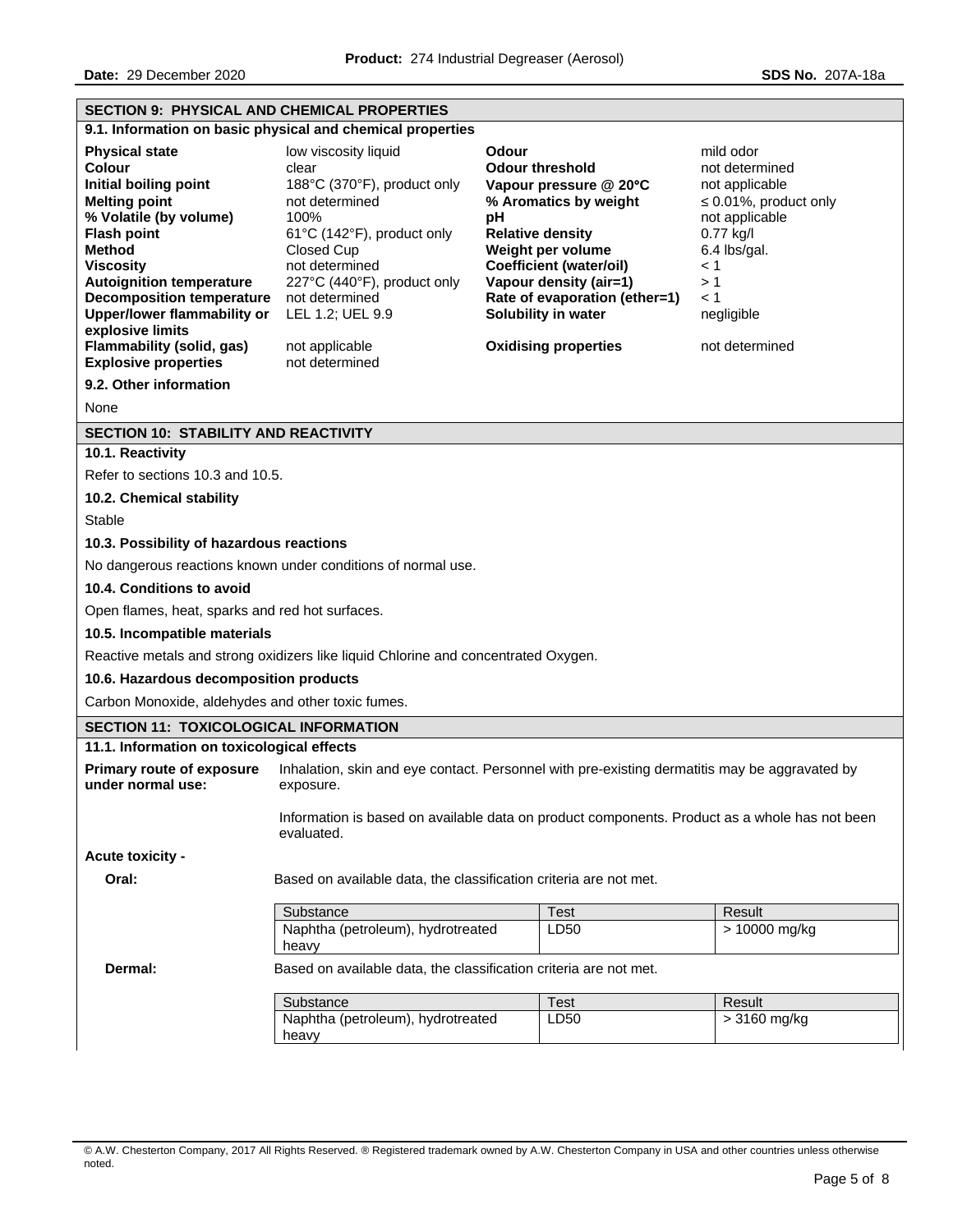| Inhalation:                        | Vapor concentrations above recommended exposure levels are irritating to the eyes and the<br>respiratory tract, may cause headaches and dizziness, are anaesthetic and may have other central<br>nervous system effects. Based on available data, the classification criteria are not met.          |                                     |                         |  |  |  |
|------------------------------------|-----------------------------------------------------------------------------------------------------------------------------------------------------------------------------------------------------------------------------------------------------------------------------------------------------|-------------------------------------|-------------------------|--|--|--|
|                                    | Substance<br><b>Test</b><br>Result                                                                                                                                                                                                                                                                  |                                     |                         |  |  |  |
|                                    | Petroleum gases, liquefied,<br>sweetened                                                                                                                                                                                                                                                            | LC50, rat, 4 h                      | 658 mg/l                |  |  |  |
|                                    | Propane                                                                                                                                                                                                                                                                                             | LC50, rat, 4 hours                  | 658 mg/l                |  |  |  |
|                                    | <b>Butane</b>                                                                                                                                                                                                                                                                                       | LC50, rat, 4 hours                  | 30957 mg/m <sup>3</sup> |  |  |  |
| <b>Skin corrosion/irritation:</b>  | Repeated exposure may cause skin dryness or cracking.                                                                                                                                                                                                                                               |                                     |                         |  |  |  |
| Serious eye damage/<br>irritation: | Naphtha (petroleum), hydrotreated heavy: based on available data, the classification criteria are not<br>met; May cause mild eye irritation.                                                                                                                                                        |                                     |                         |  |  |  |
| <b>Respiratory or skin</b>         |                                                                                                                                                                                                                                                                                                     |                                     |                         |  |  |  |
| sensitisation:                     | Substance                                                                                                                                                                                                                                                                                           | <b>Test</b>                         | Result                  |  |  |  |
|                                    | Naphtha (petroleum), hydrotreated<br>heavy                                                                                                                                                                                                                                                          | Skin sensitization, read-<br>across | Not sensitizing         |  |  |  |
| Germ cell mutagenicity:            | Based on available data, the classification criteria are not met.                                                                                                                                                                                                                                   |                                     |                         |  |  |  |
| Carcinogenicity:                   | As per 29 CFR 1910.1200 (Hazard Communication), this product contains no carcinogens as listed<br>by the National Toxicology Program (NTP), the International Agency for Research on Cancer<br>(IARC), the Occupational Safety and Health Administration (OSHA) or Regulation (EC) No<br>1272/2008. |                                     |                         |  |  |  |
| <b>Reproductive toxicity:</b>      | Naphtha (petroleum), hydrotreated heavy: based on available data, the classification criteria are not<br>met.                                                                                                                                                                                       |                                     |                         |  |  |  |
| <b>STOT-single exposure:</b>       | Naphtha (petroleum), hydrotreated heavy: not expected to cause organ damage from a single<br>exposure.                                                                                                                                                                                              |                                     |                         |  |  |  |
| <b>STOT-repeated exposure:</b>     | Naphtha (petroleum), hydrotreated heavy: based on available data, the classification criteria are not<br>met.                                                                                                                                                                                       |                                     |                         |  |  |  |
| <b>Aspiration hazard:</b>          | Aspiration into the lungs may cause chemical pneumonitis or pulmonary oedema.                                                                                                                                                                                                                       |                                     |                         |  |  |  |
| <b>Other information:</b>          | None                                                                                                                                                                                                                                                                                                |                                     |                         |  |  |  |

#### **SECTION 12: ECOLOGICAL INFORMATION**

Ecotoxicological data have not been determined specifically for this product. The information given below is based on a knowledge of the components and the ecotoxicology of similar substances.

#### **12.1. Toxicity**

Not expected to be harmful to aquatic organisms.

## **12.2. Persistence and degradability**

Naphtha (petroleum), hydrotreated heavy: can degrade in air; may biodegrade. This substance is expected to be removed in a wastewater treatment facility.

#### **12.3. Bioaccumulative potential**

Not determined

# **12.4. Mobility in soil**

Liquid. Insoluble in water. Floats on water. In determining environmental mobility, consider the product's physical and chemical properties (see Section 9). The hazardous ingredients will rapidly evaporate to the air if released into the environment.

#### **12.5. Results of PBT and vPvB assessment**

This mixture does not contain any substances that are assessed to be a PBT or a vPvB.

#### **12.6. Other adverse effects**

None known

#### **SECTION 13: DISPOSAL CONSIDERATIONS**

#### **13.1. Waste treatment methods**

Incinerate absorbed material with a properly licensed facility. Incinerate pressurized or sealed containers in an approved facility. Check local, state and national/federal regulations and comply with the most stringent requirement. This product is classified as a hazardous waste according to 2008/98/EC.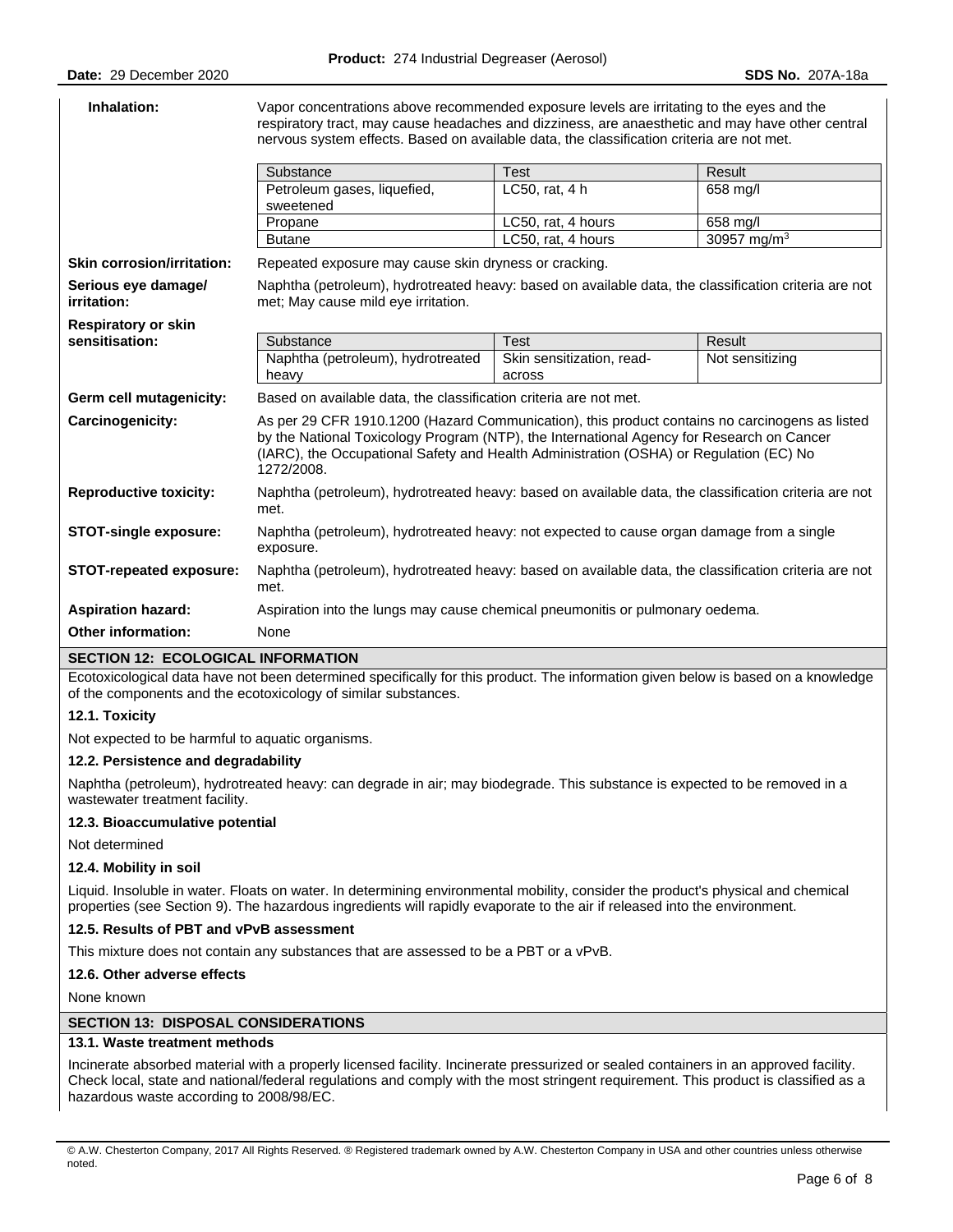| 14.1. UN number<br><b>UN1950</b><br>ADR/RID/ADN/IMDG/ICAO:<br><b>UN1950</b><br>TDG:<br>US DOT:<br>UN1950<br>14.2. UN proper shipping name<br>Aerosols, Flammable<br>ICAO:<br>Aerosols<br>IMDG:<br>Aerosols, flammable<br>ADR/RID/ADN:<br>Aerosols, flammable<br>TDG:<br>Aerosols, flammable<br>US DOT:<br>14.3. Transport hazard class(es)<br>ADR/RID/ADN/IMDG/ICAO:<br>2.1<br>2.1<br>TDG:<br>2.1<br><b>US DOT:</b><br>14.4. Packing group<br>ADR/RID/ADN/IMDG/ICAO:<br>NOT APPLICABLE<br>TDG:<br>NOT APPLICABLE<br>US DOT:<br><b>NOT APPLICABLE</b><br>14.5. Environmental hazards<br>NO ENVIRONMENTAL HAZARDS<br>14.6. Special precautions for user<br>NO SPECIAL PRECAUTIONS FOR USER<br>14.7. Transport in bulk according to Annex II of MARPOL73/78 and the IBC Code<br><b>NOT APPLICABLE</b><br>14.8. Other information<br>US DOT: Shipped as Limited Quantity in packaging having a rated capacity gross weight of 66 lb. or less (49 CFR 173.306(a),(3),(i)). ERG<br>NO. 126<br><b>IMDG:</b> EmS. F-D, S-U, Shipped as Limited Quantity<br>ADR: Classification code 5F, Tunnel restriction code (E), Shipped as Limited Quantity<br><b>SECTION 15: REGULATORY INFORMATION</b><br>15.1. Safety, health and environmental regulations/legislation specific for the substance or mixture<br>15.1.1. EU regulations<br><b>Authorisations under Title VII:</b><br>Not applicable |  |  |  |  |
|-------------------------------------------------------------------------------------------------------------------------------------------------------------------------------------------------------------------------------------------------------------------------------------------------------------------------------------------------------------------------------------------------------------------------------------------------------------------------------------------------------------------------------------------------------------------------------------------------------------------------------------------------------------------------------------------------------------------------------------------------------------------------------------------------------------------------------------------------------------------------------------------------------------------------------------------------------------------------------------------------------------------------------------------------------------------------------------------------------------------------------------------------------------------------------------------------------------------------------------------------------------------------------------------------------------------------------------------------------------------------------------|--|--|--|--|
|                                                                                                                                                                                                                                                                                                                                                                                                                                                                                                                                                                                                                                                                                                                                                                                                                                                                                                                                                                                                                                                                                                                                                                                                                                                                                                                                                                                     |  |  |  |  |
|                                                                                                                                                                                                                                                                                                                                                                                                                                                                                                                                                                                                                                                                                                                                                                                                                                                                                                                                                                                                                                                                                                                                                                                                                                                                                                                                                                                     |  |  |  |  |
|                                                                                                                                                                                                                                                                                                                                                                                                                                                                                                                                                                                                                                                                                                                                                                                                                                                                                                                                                                                                                                                                                                                                                                                                                                                                                                                                                                                     |  |  |  |  |
|                                                                                                                                                                                                                                                                                                                                                                                                                                                                                                                                                                                                                                                                                                                                                                                                                                                                                                                                                                                                                                                                                                                                                                                                                                                                                                                                                                                     |  |  |  |  |
|                                                                                                                                                                                                                                                                                                                                                                                                                                                                                                                                                                                                                                                                                                                                                                                                                                                                                                                                                                                                                                                                                                                                                                                                                                                                                                                                                                                     |  |  |  |  |
|                                                                                                                                                                                                                                                                                                                                                                                                                                                                                                                                                                                                                                                                                                                                                                                                                                                                                                                                                                                                                                                                                                                                                                                                                                                                                                                                                                                     |  |  |  |  |
|                                                                                                                                                                                                                                                                                                                                                                                                                                                                                                                                                                                                                                                                                                                                                                                                                                                                                                                                                                                                                                                                                                                                                                                                                                                                                                                                                                                     |  |  |  |  |
|                                                                                                                                                                                                                                                                                                                                                                                                                                                                                                                                                                                                                                                                                                                                                                                                                                                                                                                                                                                                                                                                                                                                                                                                                                                                                                                                                                                     |  |  |  |  |
|                                                                                                                                                                                                                                                                                                                                                                                                                                                                                                                                                                                                                                                                                                                                                                                                                                                                                                                                                                                                                                                                                                                                                                                                                                                                                                                                                                                     |  |  |  |  |
|                                                                                                                                                                                                                                                                                                                                                                                                                                                                                                                                                                                                                                                                                                                                                                                                                                                                                                                                                                                                                                                                                                                                                                                                                                                                                                                                                                                     |  |  |  |  |
|                                                                                                                                                                                                                                                                                                                                                                                                                                                                                                                                                                                                                                                                                                                                                                                                                                                                                                                                                                                                                                                                                                                                                                                                                                                                                                                                                                                     |  |  |  |  |
|                                                                                                                                                                                                                                                                                                                                                                                                                                                                                                                                                                                                                                                                                                                                                                                                                                                                                                                                                                                                                                                                                                                                                                                                                                                                                                                                                                                     |  |  |  |  |
|                                                                                                                                                                                                                                                                                                                                                                                                                                                                                                                                                                                                                                                                                                                                                                                                                                                                                                                                                                                                                                                                                                                                                                                                                                                                                                                                                                                     |  |  |  |  |
|                                                                                                                                                                                                                                                                                                                                                                                                                                                                                                                                                                                                                                                                                                                                                                                                                                                                                                                                                                                                                                                                                                                                                                                                                                                                                                                                                                                     |  |  |  |  |
|                                                                                                                                                                                                                                                                                                                                                                                                                                                                                                                                                                                                                                                                                                                                                                                                                                                                                                                                                                                                                                                                                                                                                                                                                                                                                                                                                                                     |  |  |  |  |
|                                                                                                                                                                                                                                                                                                                                                                                                                                                                                                                                                                                                                                                                                                                                                                                                                                                                                                                                                                                                                                                                                                                                                                                                                                                                                                                                                                                     |  |  |  |  |
|                                                                                                                                                                                                                                                                                                                                                                                                                                                                                                                                                                                                                                                                                                                                                                                                                                                                                                                                                                                                                                                                                                                                                                                                                                                                                                                                                                                     |  |  |  |  |
|                                                                                                                                                                                                                                                                                                                                                                                                                                                                                                                                                                                                                                                                                                                                                                                                                                                                                                                                                                                                                                                                                                                                                                                                                                                                                                                                                                                     |  |  |  |  |
|                                                                                                                                                                                                                                                                                                                                                                                                                                                                                                                                                                                                                                                                                                                                                                                                                                                                                                                                                                                                                                                                                                                                                                                                                                                                                                                                                                                     |  |  |  |  |
|                                                                                                                                                                                                                                                                                                                                                                                                                                                                                                                                                                                                                                                                                                                                                                                                                                                                                                                                                                                                                                                                                                                                                                                                                                                                                                                                                                                     |  |  |  |  |
|                                                                                                                                                                                                                                                                                                                                                                                                                                                                                                                                                                                                                                                                                                                                                                                                                                                                                                                                                                                                                                                                                                                                                                                                                                                                                                                                                                                     |  |  |  |  |
|                                                                                                                                                                                                                                                                                                                                                                                                                                                                                                                                                                                                                                                                                                                                                                                                                                                                                                                                                                                                                                                                                                                                                                                                                                                                                                                                                                                     |  |  |  |  |
|                                                                                                                                                                                                                                                                                                                                                                                                                                                                                                                                                                                                                                                                                                                                                                                                                                                                                                                                                                                                                                                                                                                                                                                                                                                                                                                                                                                     |  |  |  |  |
|                                                                                                                                                                                                                                                                                                                                                                                                                                                                                                                                                                                                                                                                                                                                                                                                                                                                                                                                                                                                                                                                                                                                                                                                                                                                                                                                                                                     |  |  |  |  |
|                                                                                                                                                                                                                                                                                                                                                                                                                                                                                                                                                                                                                                                                                                                                                                                                                                                                                                                                                                                                                                                                                                                                                                                                                                                                                                                                                                                     |  |  |  |  |
|                                                                                                                                                                                                                                                                                                                                                                                                                                                                                                                                                                                                                                                                                                                                                                                                                                                                                                                                                                                                                                                                                                                                                                                                                                                                                                                                                                                     |  |  |  |  |
|                                                                                                                                                                                                                                                                                                                                                                                                                                                                                                                                                                                                                                                                                                                                                                                                                                                                                                                                                                                                                                                                                                                                                                                                                                                                                                                                                                                     |  |  |  |  |
|                                                                                                                                                                                                                                                                                                                                                                                                                                                                                                                                                                                                                                                                                                                                                                                                                                                                                                                                                                                                                                                                                                                                                                                                                                                                                                                                                                                     |  |  |  |  |
|                                                                                                                                                                                                                                                                                                                                                                                                                                                                                                                                                                                                                                                                                                                                                                                                                                                                                                                                                                                                                                                                                                                                                                                                                                                                                                                                                                                     |  |  |  |  |
|                                                                                                                                                                                                                                                                                                                                                                                                                                                                                                                                                                                                                                                                                                                                                                                                                                                                                                                                                                                                                                                                                                                                                                                                                                                                                                                                                                                     |  |  |  |  |
|                                                                                                                                                                                                                                                                                                                                                                                                                                                                                                                                                                                                                                                                                                                                                                                                                                                                                                                                                                                                                                                                                                                                                                                                                                                                                                                                                                                     |  |  |  |  |
|                                                                                                                                                                                                                                                                                                                                                                                                                                                                                                                                                                                                                                                                                                                                                                                                                                                                                                                                                                                                                                                                                                                                                                                                                                                                                                                                                                                     |  |  |  |  |
|                                                                                                                                                                                                                                                                                                                                                                                                                                                                                                                                                                                                                                                                                                                                                                                                                                                                                                                                                                                                                                                                                                                                                                                                                                                                                                                                                                                     |  |  |  |  |
| <b>Restrictions under Title VIII:</b><br>None                                                                                                                                                                                                                                                                                                                                                                                                                                                                                                                                                                                                                                                                                                                                                                                                                                                                                                                                                                                                                                                                                                                                                                                                                                                                                                                                       |  |  |  |  |
| Directive 75/324/EEC on the approximation of the laws of the Member States relating to aerosol<br><b>Other EU regulations:</b>                                                                                                                                                                                                                                                                                                                                                                                                                                                                                                                                                                                                                                                                                                                                                                                                                                                                                                                                                                                                                                                                                                                                                                                                                                                      |  |  |  |  |
| dispensers. Directive 2012/18/EU on the control of major-accident hazards involving dangerous                                                                                                                                                                                                                                                                                                                                                                                                                                                                                                                                                                                                                                                                                                                                                                                                                                                                                                                                                                                                                                                                                                                                                                                                                                                                                       |  |  |  |  |
| substances Moderate eye and skin irritant (Petroleum products, qualifying quantities: 2 500 t, 25 000 t).                                                                                                                                                                                                                                                                                                                                                                                                                                                                                                                                                                                                                                                                                                                                                                                                                                                                                                                                                                                                                                                                                                                                                                                                                                                                           |  |  |  |  |
| 15.1.2. National regulations                                                                                                                                                                                                                                                                                                                                                                                                                                                                                                                                                                                                                                                                                                                                                                                                                                                                                                                                                                                                                                                                                                                                                                                                                                                                                                                                                        |  |  |  |  |
| <b>US EPA SARA TITLE III</b>                                                                                                                                                                                                                                                                                                                                                                                                                                                                                                                                                                                                                                                                                                                                                                                                                                                                                                                                                                                                                                                                                                                                                                                                                                                                                                                                                        |  |  |  |  |
| 313 Chemicals:<br>312 Hazards:                                                                                                                                                                                                                                                                                                                                                                                                                                                                                                                                                                                                                                                                                                                                                                                                                                                                                                                                                                                                                                                                                                                                                                                                                                                                                                                                                      |  |  |  |  |
| Immediate<br>None<br>Fire                                                                                                                                                                                                                                                                                                                                                                                                                                                                                                                                                                                                                                                                                                                                                                                                                                                                                                                                                                                                                                                                                                                                                                                                                                                                                                                                                           |  |  |  |  |
| <b>Pressure Release</b><br><b>TSCA:</b> All chemical components are listed in the TSCA inventory.                                                                                                                                                                                                                                                                                                                                                                                                                                                                                                                                                                                                                                                                                                                                                                                                                                                                                                                                                                                                                                                                                                                                                                                                                                                                                   |  |  |  |  |
| Other national regulations:<br>National implementations of the EC Directives referred to in section 15.1.1.                                                                                                                                                                                                                                                                                                                                                                                                                                                                                                                                                                                                                                                                                                                                                                                                                                                                                                                                                                                                                                                                                                                                                                                                                                                                         |  |  |  |  |
| 15.2. Chemical safety assessment                                                                                                                                                                                                                                                                                                                                                                                                                                                                                                                                                                                                                                                                                                                                                                                                                                                                                                                                                                                                                                                                                                                                                                                                                                                                                                                                                    |  |  |  |  |

No Chemical Safety Assessment has been carried out for this substance/mixture by the supplier.

<sup>©</sup> A.W. Chesterton Company, 2017 All Rights Reserved. ® Registered trademark owned by A.W. Chesterton Company in USA and other countries unless otherwise noted.